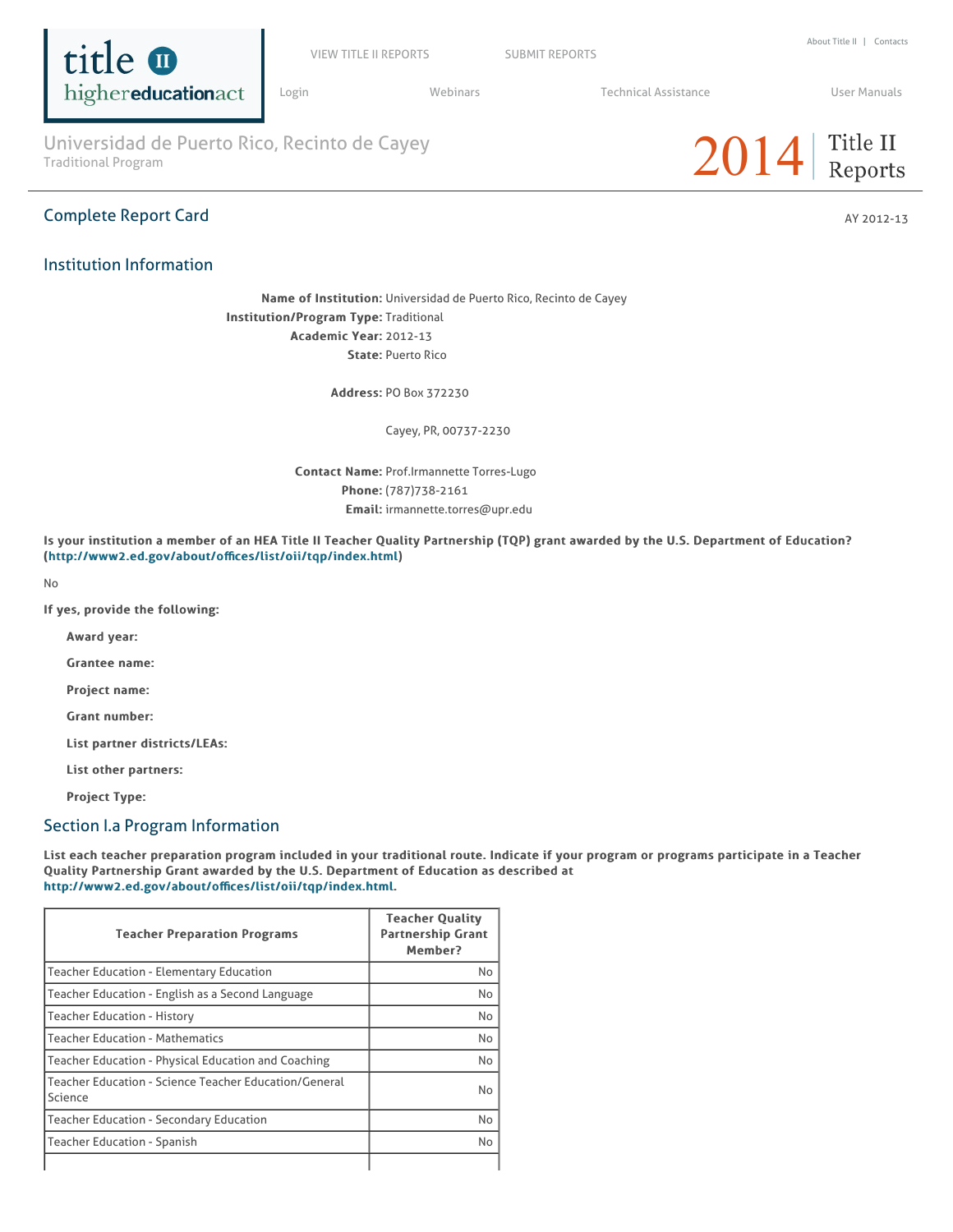| Teacher Education - Special Education               | No. |
|-----------------------------------------------------|-----|
| Teacher Education - Physical Education and Coaching | No. |
| Total number of teacher preparation programs: 10    |     |

## Section I.b Admissions

Indicate when students are formally admitted into your initial teacher certification program: Freshman year

Does your initial teacher certification program conditionally admit students? No

Provide a link to your website where additional information about admissions requirements can be found: http://www.cayey.upr.edu/main/paginas/estudiante-nuevo-ingreso

Please provide any additional comments about or exceptions to the admissions information provided above:

## Section I.b Undergraduate Requirements

Please provide the following information about your teacher preparation program's entry and exit requirements. (§205(a)(1)(C)(i))

Are there initial teacher certification programs at the undergraduate level?

Yes

If yes, for each element listed below, indicate if it is required for admission into or exit from any of your teacher preparation program(s) at the Undergraduate level.

| <b>Element</b>                                                          | Required for Entry Required for Exit |                   |
|-------------------------------------------------------------------------|--------------------------------------|-------------------|
| Transcript                                                              | Yes                                  | Yes               |
| Fingerprint check                                                       | No                                   | No                |
| Background check                                                        | No                                   | <b>No</b>         |
| Minimum number of courses/credits/semester hours completed              | No                                   | Yes               |
| Minimum GPA                                                             | Yes                                  | Yes               |
| Minimum GPA in content area coursework                                  | No                                   | Yes               |
| Minimum GPA in professional education coursework                        | No                                   | Yes               |
| Minimum ACT score                                                       | No                                   | No                |
| Minimum SAT score                                                       | No                                   | No                |
| Minimum basic skills test score                                         | No                                   | No                |
| Subject area/academic content test or other subject matter verification | Yes                                  | Yes               |
| Recommendation(s)                                                       | No                                   | No                |
| Essay or personal statement                                             | No                                   | No                |
| Interview                                                               | No                                   | No                |
| Other                                                                   | Data not reported                    | Data not reported |

What is the minimum GPA required for admission into the program?

2.5

What was the median GPA of individuals accepted into the program in academic year 2012-13

2.8

What is the minimum GPA required for completing the program?

2.5

What was the median GPA of individuals completing the program in academic year 2012-13

3.21

Please provide any additional comments about the information provided above:

### Section I.b Postgraduate Requirements

Please provide the following information about your teacher preparation program's entry and exit requirements. (\$205(a)(1)(C)(i))

Are there initial teacher certification programs at the postgraduate level?

No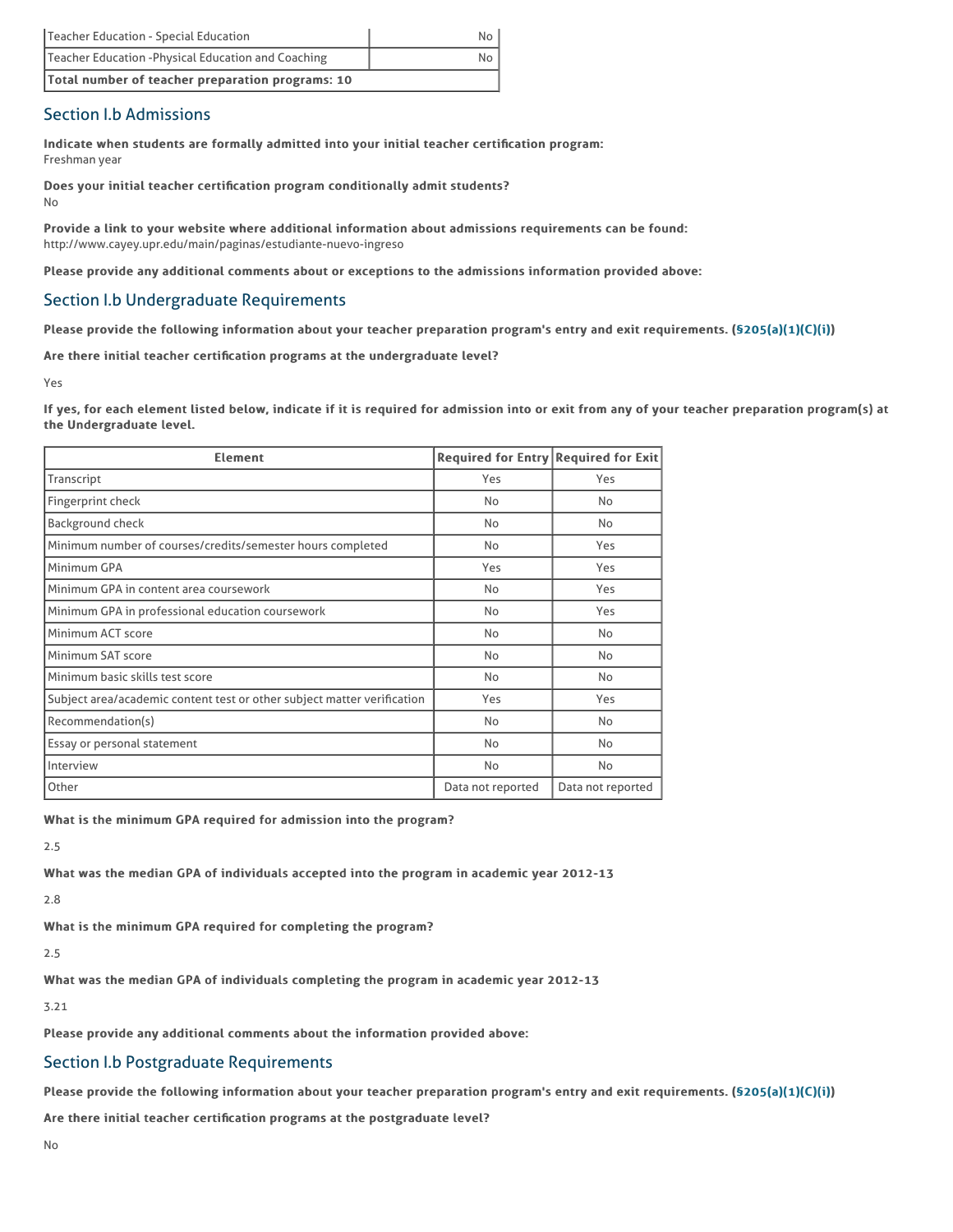If yes, for each element listed below, indicate if it is required for admission into or exit from any of your teacher preparation program(s) at the Postgraduate level.

| <b>Element</b>                                                          | <b>Required for Entry</b> | <b>Required for Exit</b> |
|-------------------------------------------------------------------------|---------------------------|--------------------------|
| Transcript                                                              | Data not reported         | Data not reported        |
| Fingerprint check                                                       | Data not reported         | Data not reported        |
| <b>Background check</b>                                                 | Data not reported         | Data not reported        |
| Minimum number of courses/credits/semester hours completed              | Data not reported         | Data not reported        |
| Minimum GPA                                                             | Data not reported         | Data not reported        |
| Minimum GPA in content area coursework                                  | Data not reported         | Data not reported        |
| Minimum GPA in professional education coursework                        | Data not reported         | Data not reported        |
| Minimum ACT score                                                       | Data not reported         | Data not reported        |
| Minimum SAT score                                                       | Data not reported         | Data not reported        |
| Minimum basic skills test score                                         | Data not reported         | Data not reported        |
| Subject area/academic content test or other subject matter verification | Data not reported         | Data not reported        |
| Recommendation(s)                                                       | Data not reported         | Data not reported        |
| Essay or personal statement                                             | Data not reported         | Data not reported        |
| Interview                                                               | Data not reported         | Data not reported        |
| Other                                                                   | Data not reported         | Data not reported        |

What is the minimum GPA required for admission into the program?

What was the median GPA of individuals accepted into the program in academic year 2012-13

What is the minimum GPA required for completing the program?

What was the median GPA of individuals completing the program in academic year 2012-13

Please provide any additional comments about the information provided above:

### Section I.c Enrollment

Provide the number of students in the teacher preparation program in the following categories. Note that you must report on the number of students by ethnicity and race separately. Individuals who are non-Hispanic/Latino will be reported in one of the race categories. Also note that individuals can belong to one or more racial groups, so the sum of the members of each racial category may not necessarily add up to the total number of students enrolled.

For the purpose of Title II reporting, an enrolled student is defined as a student who has been admitted to a teacher preparation program, but who has not completed the program during the academic year being reported. An individual who completed the program during the academic year being reported is counted as a program completer and not an enrolled student.

Additional guidance on reporting race and ethnicity data.

| Total number of students enrolled in 2012-13:           | 15211 |
|---------------------------------------------------------|-------|
| Unduplicated number of males enrolled in 2012-13:       | 174   |
| Unduplicated number of females enrolled in 2012-13: 347 |       |

| 2012-13                                    | <b>Number enrolled</b> |
|--------------------------------------------|------------------------|
| Ethnicity                                  |                        |
| Hispanic/Latino of any race:               | 521                    |
| Race                                       |                        |
| American Indian or Alaska Native:          | O                      |
| Asian:                                     | O                      |
| Black or African American:                 | O                      |
| Native Hawaiian or Other Pacific Islander: | n                      |
| White:                                     | O                      |
| Two or more races:                         | n                      |

### Section I.d Supervised Clinical Experience

Provide the following information about supervised clinical experience in 2012-13.

Average number of clock hours of supervised clinical experience required prior to student teaching  $\vert$  77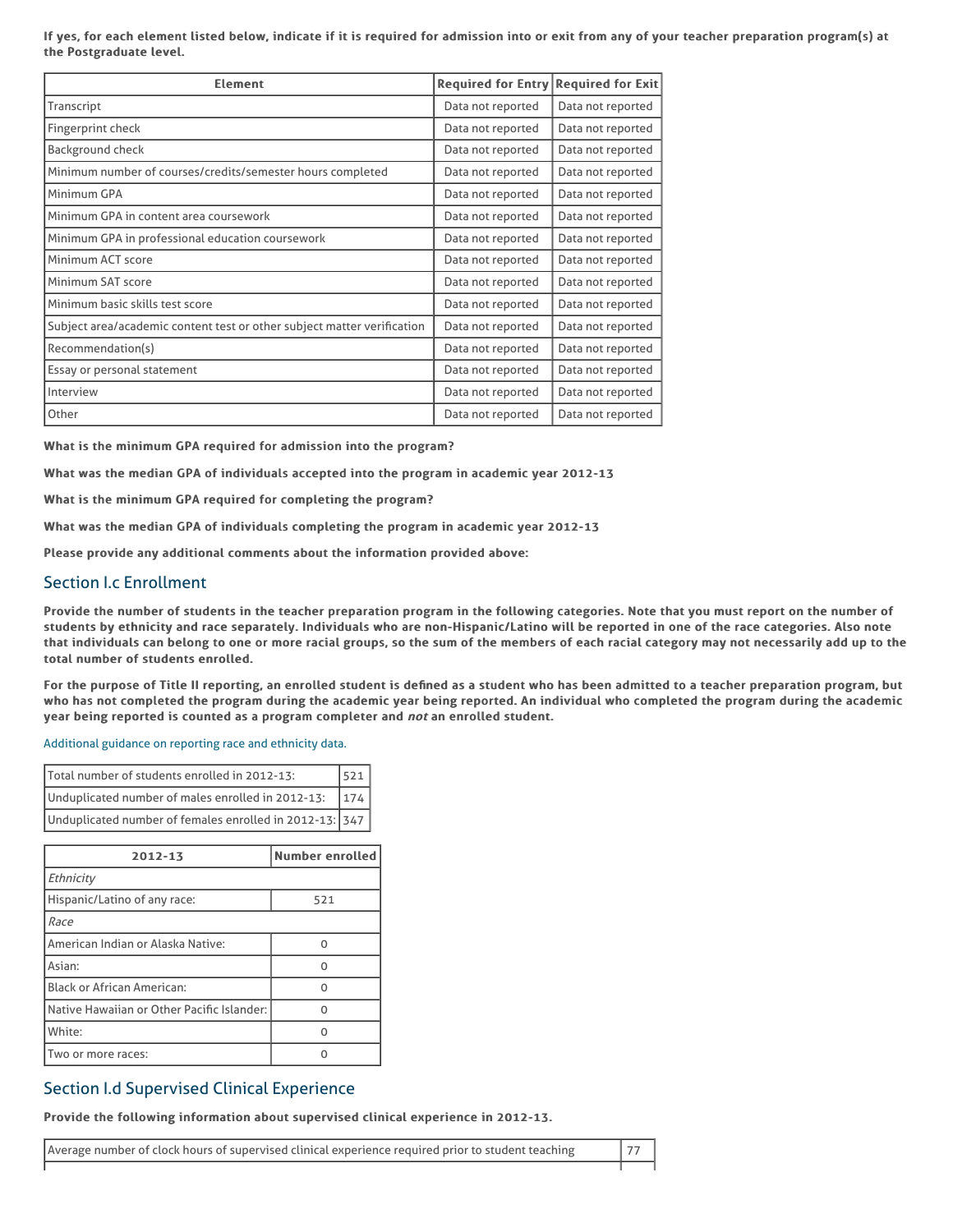| Average number of clock hours required for student teaching                                                   | 300 |
|---------------------------------------------------------------------------------------------------------------|-----|
| Average number of clock hours required for mentoring/induction support                                        | 45  |
| Number of full-time equivalent faculty supervising clinical experience during this academic year              | 10  |
| Number of adjunct faculty supervising clinical experience during this academic year (IHE and PreK-12 staff) 2 |     |
| Number of students in supervised clinical experience during this academic year                                | 90  |

#### Please provide any additional information about or descriptions of the supervised clinical experiences:

Candidates that are approved to enter their clinical experience must have 96 credits completed with a 2.5 GPA or higher, and 21 credits in their specialization. Both the university supervisor and cooperating teacher share the responsibility for the supervision of the candidate. During this experience candidates must demonstrate mastery of content knowledge, competencies in lesson planning, classroom management, assessment, the integration of technology in the classroom, and the professional dispositions to provide adequate teaching-learning to help all student learn.

## Section I.e Teachers Prepared by Subject Area

Please provide the number of teachers prepared by subject area for academic year 2012-13. For the purposes of this section, number prepared means the number of program completers. "Subject area" refers to the subject area(s) an individual has been prepared to teach. An individual can be counted in more than one subject area. If no individuals were prepared in a particular subject area, please leave that cell blank. (§205(b)(1)(H)) blank. (§205(b)(1)(H))

| <b>Subject Area</b>                                                  | <b>Number Prepared</b> |
|----------------------------------------------------------------------|------------------------|
| <b>Education - General</b>                                           | O                      |
| <b>Teacher Education - Special Education</b>                         | 16                     |
| Teacher Education - Early Childhood Education                        | 0                      |
| <b>Teacher Education - Elementary Education</b>                      | 19                     |
| Teacher Education - Junior High/Intermediate/Middle School Education | 0                      |
| <b>Teacher Education - Secondary Education</b>                       | 0                      |
| Teacher Education - Multiple Levels                                  | O                      |
| <b>Teacher Education - Agriculture</b>                               | 0                      |
| <b>Teacher Education - Art</b>                                       | O                      |
| <b>Teacher Education - Business</b>                                  | O                      |
| Teacher Education - English/Language Arts                            | 0                      |
| Teacher Education - Foreign Language                                 | 0                      |
| <b>Teacher Education - Health</b>                                    | O                      |
| Teacher Education - Family and Consumer Sciences/Home Economics      | 0                      |
| Teacher Education - Technology Teacher Education/Industrial Arts     | O                      |
| <b>Teacher Education - Mathematics</b>                               | 4                      |
| <b>Teacher Education - Music</b>                                     | 0                      |
| Teacher Education - Physical Education and Coaching                  | 25                     |
| <b>Teacher Education - Reading</b>                                   | 0                      |
| Teacher Education - Science Teacher Education/General Science        | 5                      |
| <b>Teacher Education - Social Science</b>                            | O                      |
| <b>Teacher Education - Social Studies</b>                            | 0                      |
| <b>Teacher Education - Technical Education</b>                       | 0                      |
| <b>Teacher Education - Computer Science</b>                          | O                      |
| <b>Teacher Education - Biology</b>                                   | O                      |
| <b>Teacher Education - Chemistry</b>                                 | O                      |
| <b>Teacher Education - Drama and Dance</b>                           | 0                      |
| <b>Teacher Education - French</b>                                    | O                      |
| <b>Teacher Education - German</b>                                    | 0                      |
| <b>Teacher Education- History</b>                                    | 13                     |
| <b>Teacher Education - Physics</b>                                   | 0                      |
| <b>Teacher Education - Spanish</b>                                   | 13                     |
| <b>Teacher Education - Speech</b>                                    | 0                      |
| <b>Teacher Education - Geography</b>                                 | 0                      |
| <b>Teacher Education - Latin</b>                                     | 0                      |
| <b>Teacher Education - Psychology</b>                                | 0                      |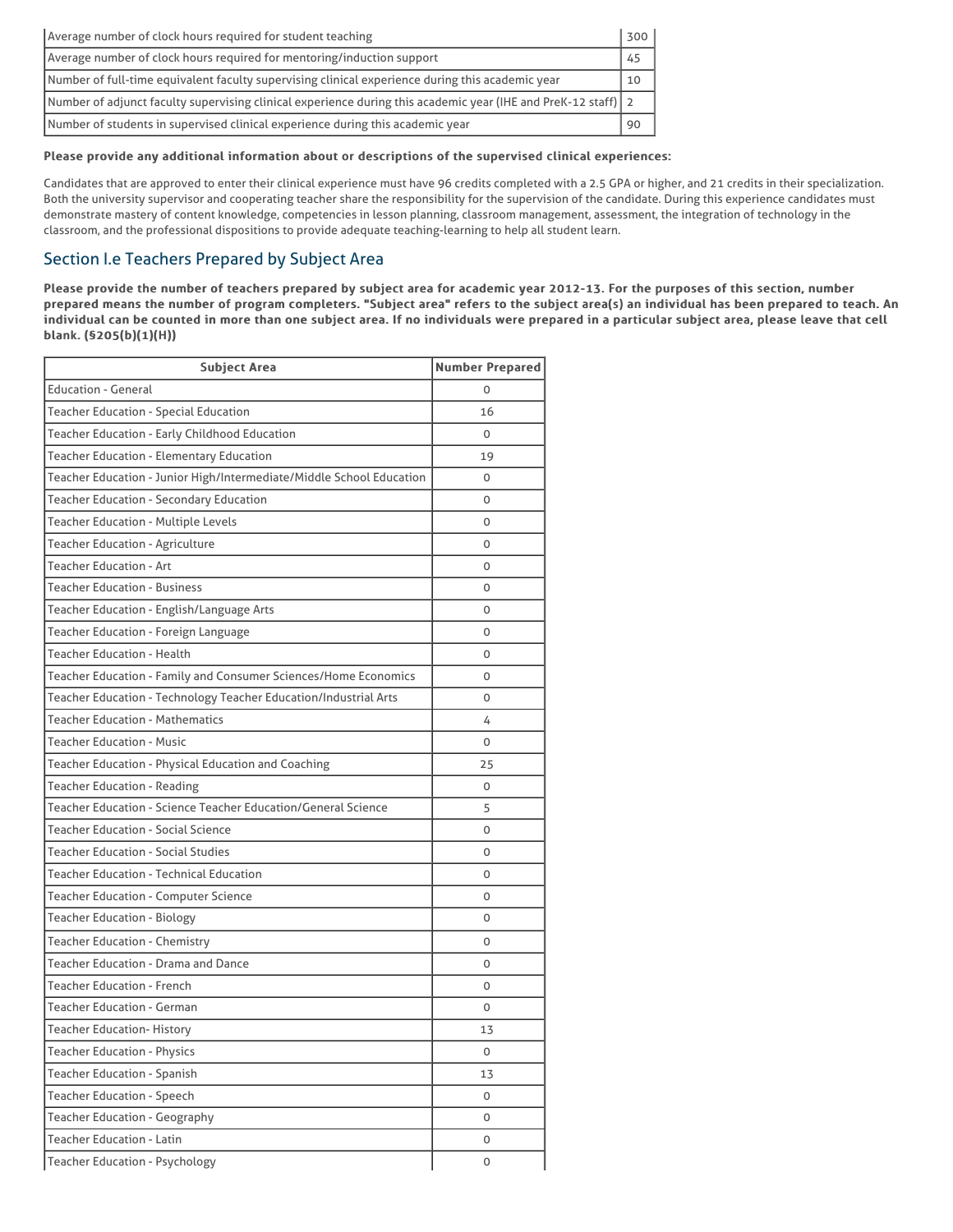| Teacher Education - Earth Science                                        |    |
|--------------------------------------------------------------------------|----|
| Teacher Education - English as a Second Language                         | 15 |
| Teacher Education - Bilingual, Multilingual, and Multicultural Education |    |
| Education - Other<br>Specify:                                            |    |

# Section I.e Teachers Prepared by Academic Major

Please provide the number of teachers prepared by academic major for academic year 2012-13. For the purposes of this section, number prepared means the number of program completers. "Academic major" refers to the actual major(s) declared by the program completer. An individual can be counted in more than one academic major. If no individuals were prepared in a particular academic major, please leave that cell blank. (§205(b)(1)(H))

| <b>Academic Major</b>                                                    | <b>Number Prepared</b> |
|--------------------------------------------------------------------------|------------------------|
| <b>Education - General</b>                                               | 0                      |
| <b>Teacher Education - Special Education</b>                             | 16                     |
| Teacher Education - Early Childhood Education                            | 0                      |
| <b>Teacher Education - Elementary Education</b>                          | 19                     |
| Teacher Education - Junior High/Intermediate/Middle School Education     | 0                      |
| <b>Teacher Education - Secondary Education</b>                           | 0                      |
| <b>Teacher Education - Agriculture</b>                                   | 0                      |
| <b>Teacher Education - Art</b>                                           | 0                      |
| <b>Teacher Education - Business</b>                                      | $\Omega$               |
| Teacher Education - English/Language Arts                                | 0                      |
| Teacher Education - Foreign Language                                     | 0                      |
| <b>Teacher Education - Health</b>                                        | 0                      |
| Teacher Education - Family and Consumer Sciences/Home Economics          | 0                      |
| Teacher Education - Technology Teacher Education/Industrial Arts         | 0                      |
| <b>Teacher Education - Mathematics</b>                                   | 4                      |
| <b>Teacher Education - Music</b>                                         | 0                      |
| Teacher Education - Physical Education and Coaching                      | 25                     |
| <b>Teacher Education - Reading</b>                                       | 0                      |
| <b>Teacher Education - Science</b>                                       | 5                      |
| <b>Teacher Education - Social Science</b>                                | 0                      |
| <b>Teacher Education - Social Studies</b>                                | 0                      |
| Teacher Education - Technical Education                                  | 0                      |
| <b>Teacher Education - Computer Science</b>                              | 0                      |
| <b>Teacher Education - Biology</b>                                       | 0                      |
| <b>Teacher Education - Chemistry</b>                                     | 0                      |
| Teacher Education - Drama and Dance                                      | 0                      |
| <b>Teacher Education - French</b>                                        | 0                      |
| <b>Teacher Education - German</b>                                        | 0                      |
| <b>Teacher Education - History</b>                                       | 13                     |
| <b>Teacher Education - Physics</b>                                       | 0                      |
| <b>Teacher Education - Spanish</b>                                       | 13                     |
| <b>Teacher Education - Speech</b>                                        | 0                      |
| <b>Teacher Education - Geography</b>                                     | 0                      |
| <b>Teacher Education - Latin</b>                                         | 0                      |
| <b>Teacher Education - Psychology</b>                                    | 0                      |
| <b>Teacher Education - Earth Science</b>                                 | 0                      |
| Teacher Education - English as a Second Language                         | 15                     |
| Teacher Education - Bilingual, Multilingual, and Multicultural Education | 0                      |
| <b>Education - Curriculum and Instruction</b>                            | 0                      |
| Education - Social and Philosophical Foundations of Education            | 0                      |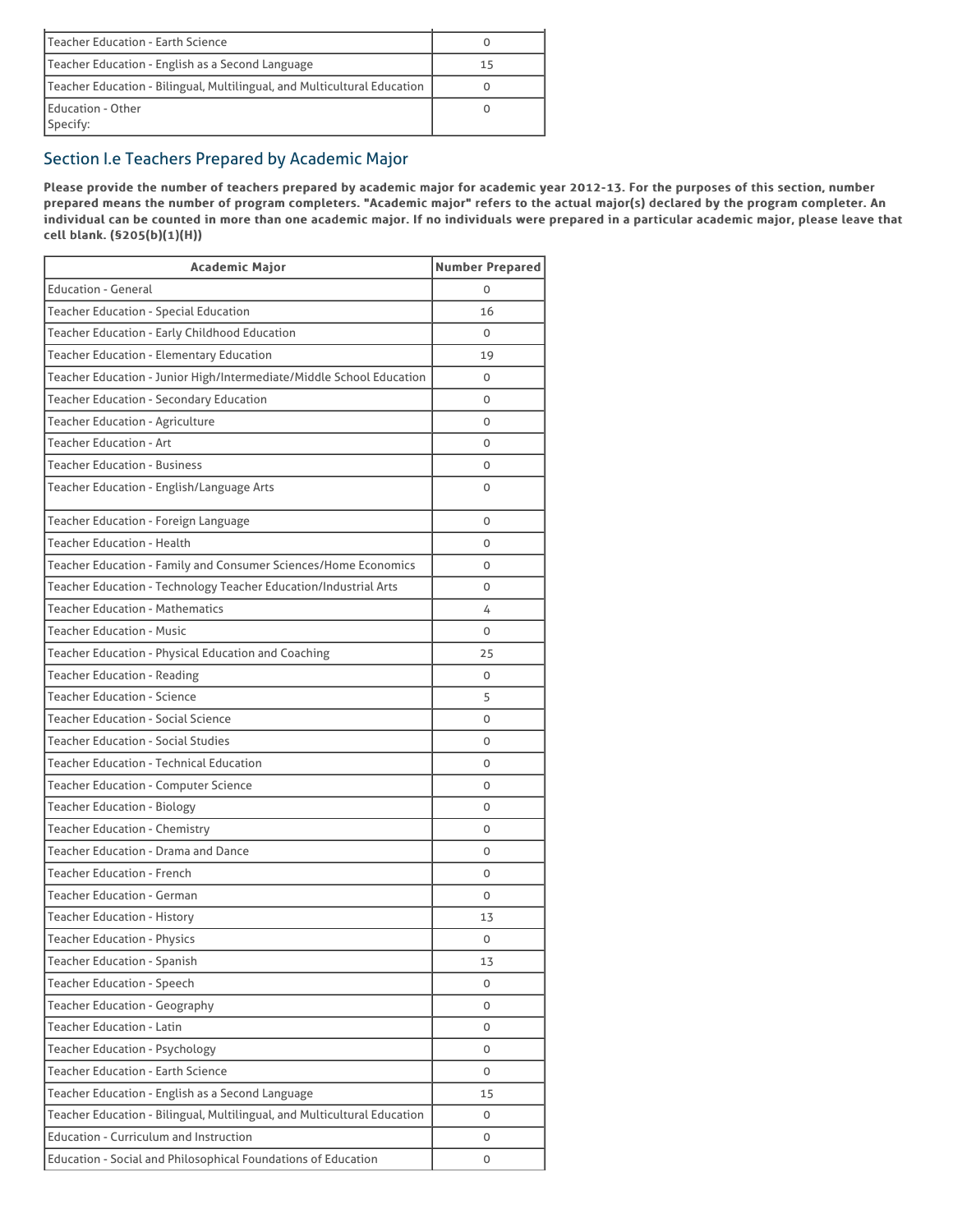| <b>Liberal Arts/Humanities</b>                     | O        |
|----------------------------------------------------|----------|
| Psychology                                         | O        |
| Social Sciences                                    | 0        |
| Anthropology                                       | 0        |
| Economics                                          | 0        |
| Geography and Cartography                          | O        |
| <b>Political Science and Government</b>            | $\Omega$ |
| Sociology                                          | O        |
| Visual and Performing Arts                         | 0        |
| History                                            | 0        |
| Foreign Languages                                  | 0        |
| Family and Consumer Sciences/Human Sciences        | 0        |
| English Language/Literature                        | O        |
| Philosophy and Religious Studies                   | O        |
| Agriculture                                        | 0        |
| Communication or Journalism                        | 0        |
| Engineering                                        | 0        |
| Biology                                            | 0        |
| <b>Mathematics and Statistics</b>                  | O        |
| <b>Physical Sciences</b>                           | $\Omega$ |
| <b>Astronomy and Astrophysics</b>                  | O        |
| Atmospheric Sciences and Meteorology               | 0        |
| Chemistry                                          | 0        |
| <b>Geological and Earth Sciences/Geosciences</b>   | 0        |
| Physics                                            | O        |
| <b>Business/Business Administration/Accounting</b> | 0        |
| <b>Computer and Information Sciences</b>           | $\Omega$ |
| Other<br>Specify:                                  | 0        |

## Section I.f Program Completers

Provide the total number of teacher preparation program completers in each of the following academic years:

2012-13: 110 2011-12: 104

2010-11: 101

## Section II Annual Goals - Mathematics

Each institution of higher education (IHE) that conducts a traditional teacher preparation program (including programs that offer any ongoing professional development programs) or alternative route to state credential program, and that enrolls students receiving Federal assistance under this Act, shall set annual quantifiable goals for increasing the number of prospective teachers trained in teacher shortage areas designated by the Secretary or by the state educational agency, including mathematics, science, special education, and instruction of limited English proficient students. (§205(a)(1)(A)(ii), §206(a))

Information about teacher shortage areas can be found at http://www2.ed.gov/about/offices/list/ope/pol/tsa.html.

Please provide the information below about your program's goals to increase the number of prospective teachers in mathematics in each of three academic years.

Academic year 2012-13

Did your program prepare teachers in mathematics in 2012-13?

Yes

How many prospective teachers did your program plan to add in mathematics in 2012-13?

56

Did your program meet the goal for prospective teachers set in mathematics in 2012-13?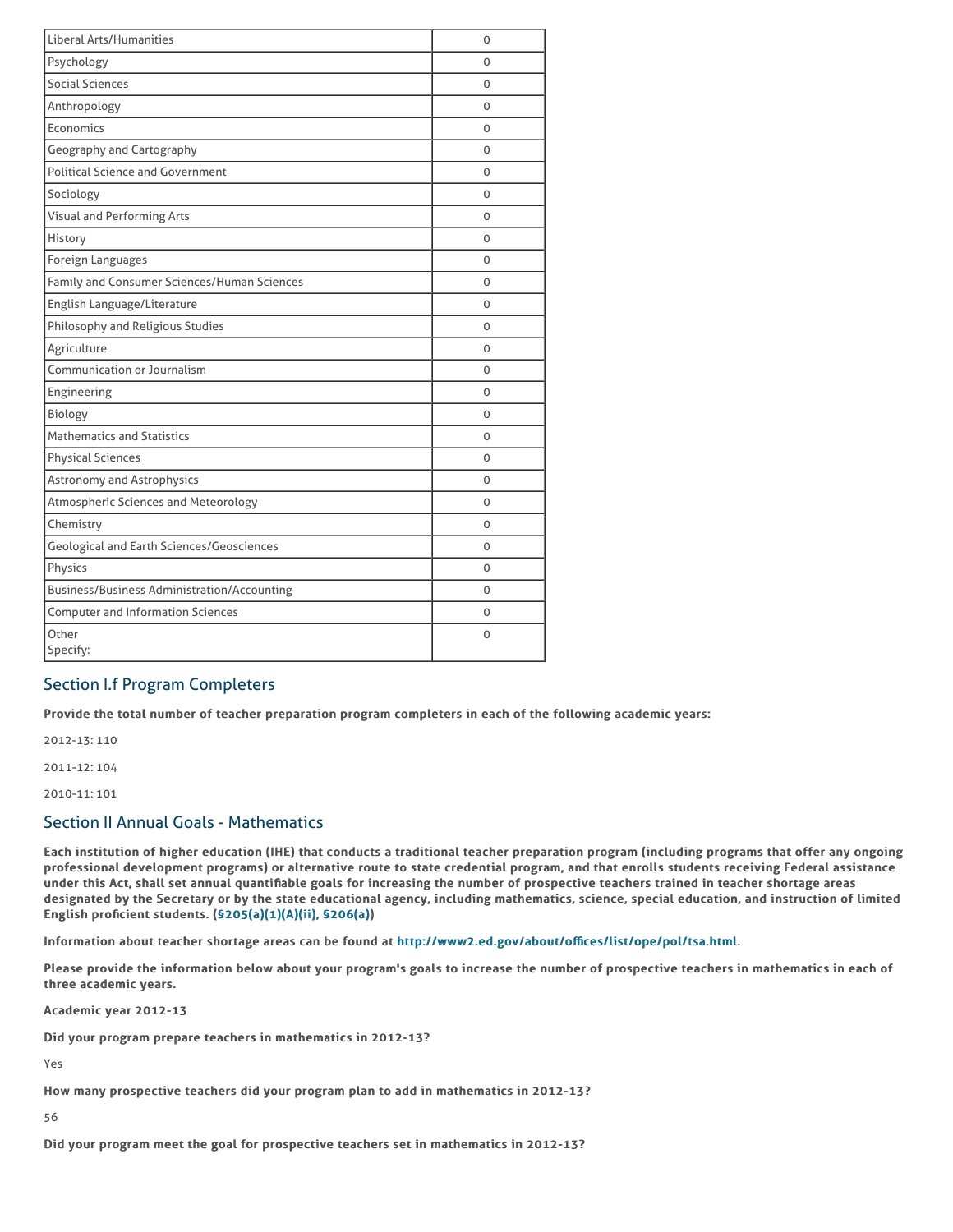Yes

#### Description of strategies used to achieve goal, if applicable:

Courses were added to the Math secondary sequence, in order to comply with the acreditation standards and the general improvement of the program. The accreditation process is an asset in the projection of the Math Program.

Description of steps to improve performance in meeting goal or lessons learned in meeting goal, if applicable:

Provide any additional comments, exceptions and explanations below:

Academic year 2013-14

Is your program preparing teachers in mathematics in 2013-14?

Yes

How many prospective teachers did your program plan to add in mathematics in 2013-14?

60

Provide any additional comments, exceptions and explanations below:

Academic year 2014-15

Will your program prepare teachers in mathematics in 2014-15?

Yes

How many prospective teachers does your program plan to add in mathematics in 2014-15?

11

Provide any additional comments, exceptions and explanations below:

### Section II Annual Goals - Science

Each institution of higher education (IHE) that conducts a traditional teacher preparation program (including programs that offer any ongoing professional development programs) or alternative route to state credential program, and that enrolls students receiving Federal assistance under this Act, shall set annual quantifiable goals for increasing the number of prospective teachers trained in teacher shortage areas designated by the Secretary or by the state educational agency, including mathematics, science, special education, and instruction of limited English proficient students.  $(§205(a)(1)(A)(ii)$ , §206(a))

Information about teacher shortage areas can be found at http://www2.ed.gov/about/offices/list/ope/pol/tsa.html.

Please provide the information below about your program's goals to increase the number of prospective teachers in science in each of three academic years.

Academic year 2012-13

Did your program prepare teachers in science in 2012-13?

Yes

How many prospective teachers did your program plan to add in science in 2012-13?

165

Did your program meet the goal for prospective teachers set in science in 2012-13?

Yes

#### Description of strategies used to achieve goal, if applicable:

Rigorus monitoring of the candidate's process and support given by different special proposals as: Howard Hughes, RISE, and the Institute for the Interdisciplinary Studies giving special attention to research.

#### Description of steps to improve performance in meeting goal or lessons learned in meeting goal, if applicable:

In order to enhance the attractiveness of the program, wide promotion of a Howard Hughes Grant awarded to the unit has taken place. Regular Science students have decided to follow the Teacher Education Program.

#### Provide any additional comments, exceptions and explanations below:

Academic year 2013-14

Is your program preparing teachers in science in 2013-14?

Yes

How many prospective teachers did your program plan to add in science in 2013-14?

221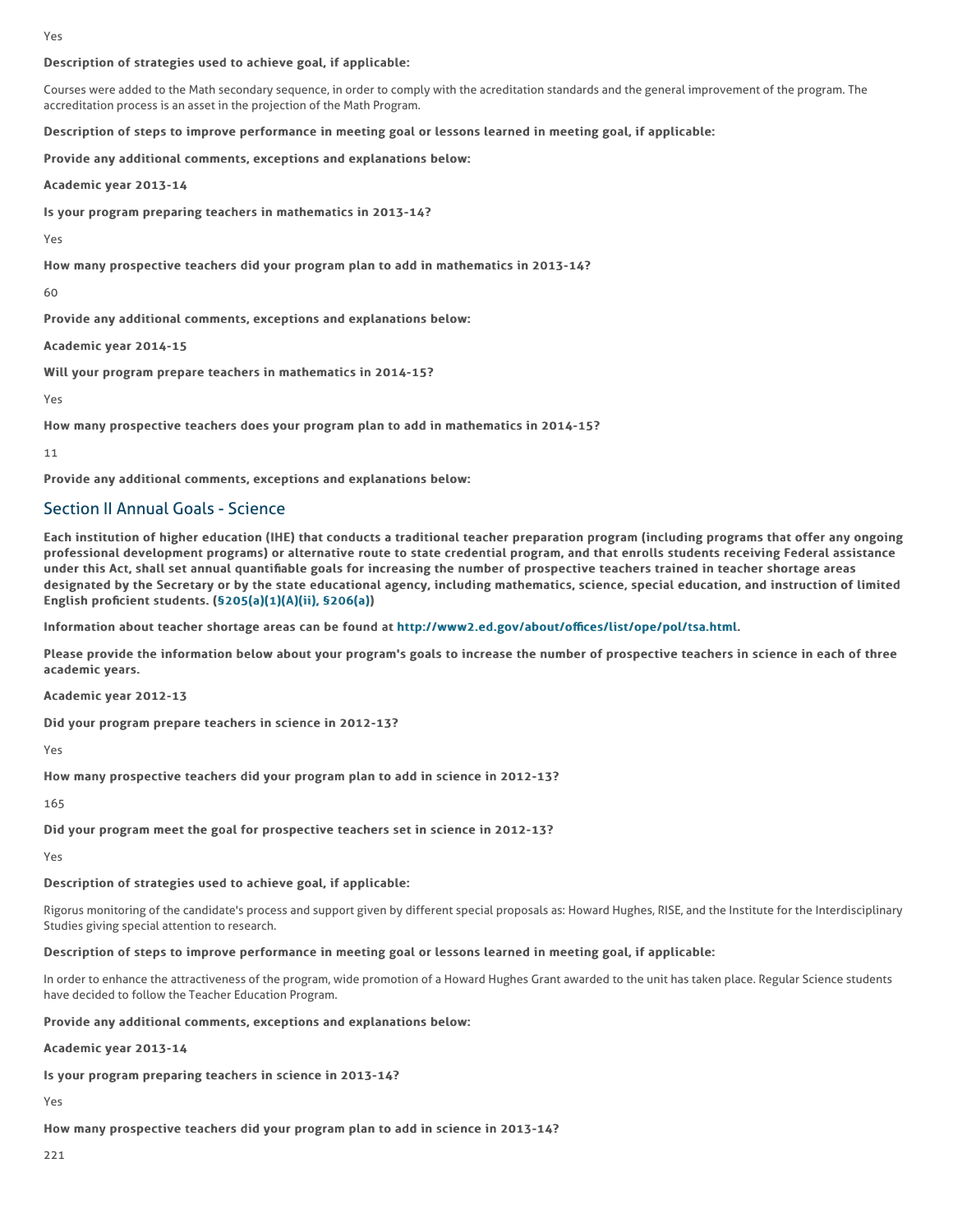Provide any additional comments, exceptions and explanations below:

Academic year 2014-15

Will your program prepare teachers in science in 2014-15?

Yes

How many prospective teachers does your program plan to add in science in 2014-15?

62

Provide any additional comments, exceptions and explanations below:

### Section II Annual Goals - Special Education

Each institution of higher education (IHE) that conducts a traditional teacher preparation program (including programs that offer any ongoing professional development programs) or alternative route to state credential program, and that enrolls students receiving Federal assistance under this Act, shall set annual quantifiable goals for increasing the number of prospective teachers trained in teacher shortage areas designated by the Secretary or by the state educational agency, including mathematics, science, special education, and instruction of limited English proficient students. (§205(a)(1)(A)(ii), §206(a))

Information about teacher shortage areas can be found at http://www2.ed.gov/about/offices/list/ope/pol/tsa.html.

Please provide the information below about your program's goals to increase the number of prospective teachers in special education in each of three academic years.

Academic year 2012-13

Did your program prepare teachers in special education in 2012-13?

Yes

How many prospective teachers did your program plan to add in special education in 2012-13?

107

Did your program meet the goal for prospective teachers set in special education in 2012-13?

Yes

#### Description of strategies used to achieve goal, if applicable:

The allocation of students in field experiences prior to the clinical supports the development of their skills dealing with exceptionalities. The student professional organization allows the candidates opportunities for additional related experiences. All these activities are promote the program.

Description of steps to improve performance in meeting goal or lessons learned in meeting goal, if applicable:

Provide any additional comments, exceptions and explanations below:

Academic year 2013-14

Is your program preparing teachers in special education in 2013-14?

Yes

How many prospective teachers did your program plan to add in special education in 2013-14?

127

Provide any additional comments, exceptions and explanations below:

Academic year 2014-15

Will your program prepare teachers in special education in 2014-15?

Yes

How many prospective teachers does your program plan to add in special education in 2014-15?

36

Provide any additional comments, exceptions and explanations below:

## Section II Annual Goals - Instruction of Limited English Proficient Students

Each institution of higher education (IHE) that conducts a traditional teacher preparation program (including programs that offer any ongoing professional development programs) or alternative route to state credential program, and that enrolls students receiving Federal assistance under this Act, shall set annual quantifiable goals for increasing the number of prospective teachers trained in teacher shortage areas designated by the Secretary or by the state educational agency, including mathematics, science, special education, and instruction of limited English proficient students. (§205(a)(1)(A)(ii), §206(a))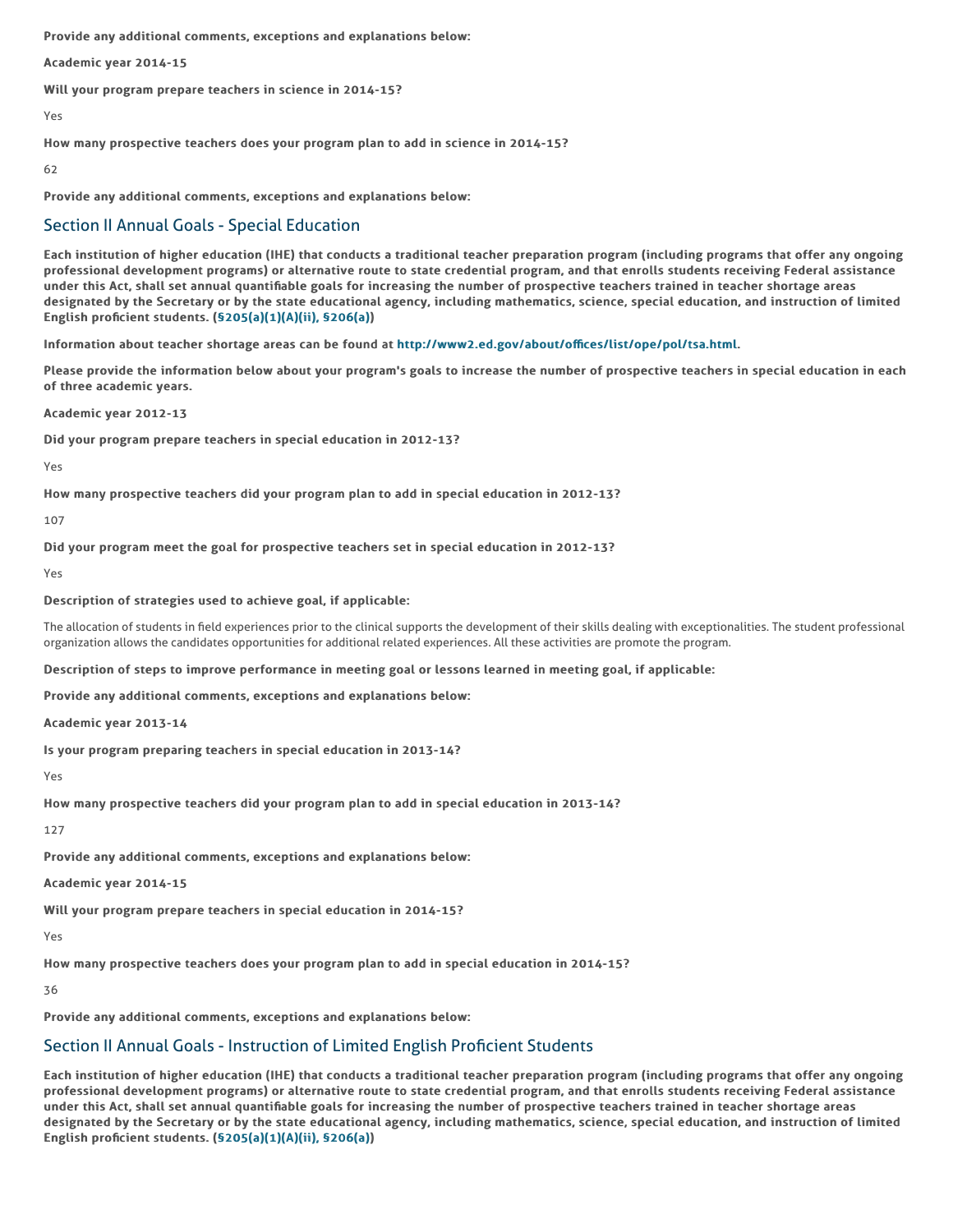Information about teacher shortage areas can be found at http://www2.ed.gov/about/offices/list/ope/pol/tsa.html.

Please provide the information below about your program's goals to increase the number of prospective teachers in instruction of limited English proficient students in each of three academic years.

Academic year 2012-13

Did your program prepare teachers in instruction of limited English proficient students in 2012-13?

Yes

How many prospective teachers did your program plan to add in instruction of limited English proficient students in 2012-13?

79

Did your program meet the goal for prospective teachers set in instruction of limited English proficient students in 2012-13?

Yes

Description of strategies used to achieve goal, if applicable:

Description of steps to improve performance in meeting goal or lessons learned in meeting goal, if applicable:

Provide any additional comments, exceptions and explanations below:

Academic year 2013-14

Is your program preparing teachers in instruction of limited English proficient students in 2013-14?

Yes

How many prospective teachers did your program plan to add in instruction of limited English proficient students in 2013-14?

#### 70

Provide any additional comments, exceptions and explanations below:

Academic year 2014-15

Will your program prepare teachers in instruction of limited English proficient students in 2014-15?

Yes

How many prospective teachers does your program plan to add in instruction of limited English proficient students in 2014-15?

8

Provide any additional comments, exceptions and explanations below:

### Section II Assurances

Please certify that your institution is in compliance with the following assurances. (\$205(a)(1)(A)(iii), \$206(b)) Note: Be prepared to provide documentation and evidence for your responses, when requested, to support the following assurances.

Preparation responds to the identified needs of the local educational agencies or States where the program completers are likely to teach, based on past hiring and recruitment trends. Yes

Preparation is closely linked with the needs of schools and the instructional decisions new teachers face in the classroom. Yes

Prospective special education teachers are prepared in core academic subjects and to instruct in core academic subjects. Yes

Prospective general education teachers are prepared to provide instruction to students with disabilities.

Yes

Prospective general education teachers are prepared to provide instruction to limited English proficient students. Yes

Prospective general education teachers are prepared to provide instruction to students from low-income families. Yes

Prospective teachers are prepared to effectively teach in urban and rural schools, as applicable. Yes

#### Describe your institution's most successful strategies in meeting the assurances listed above:

The unit continuosly uses the community service component in our TPP requirements. Projects attend the diverse population of all students using multiple teaching strategies and methods in real academic urban and rural scenarios. Other courses implement reflections on the diverse schools profiles due to geographical socioeconomical and cultural traits. All candidates are enrolled in the course that deals with special education from an inclusive perspective.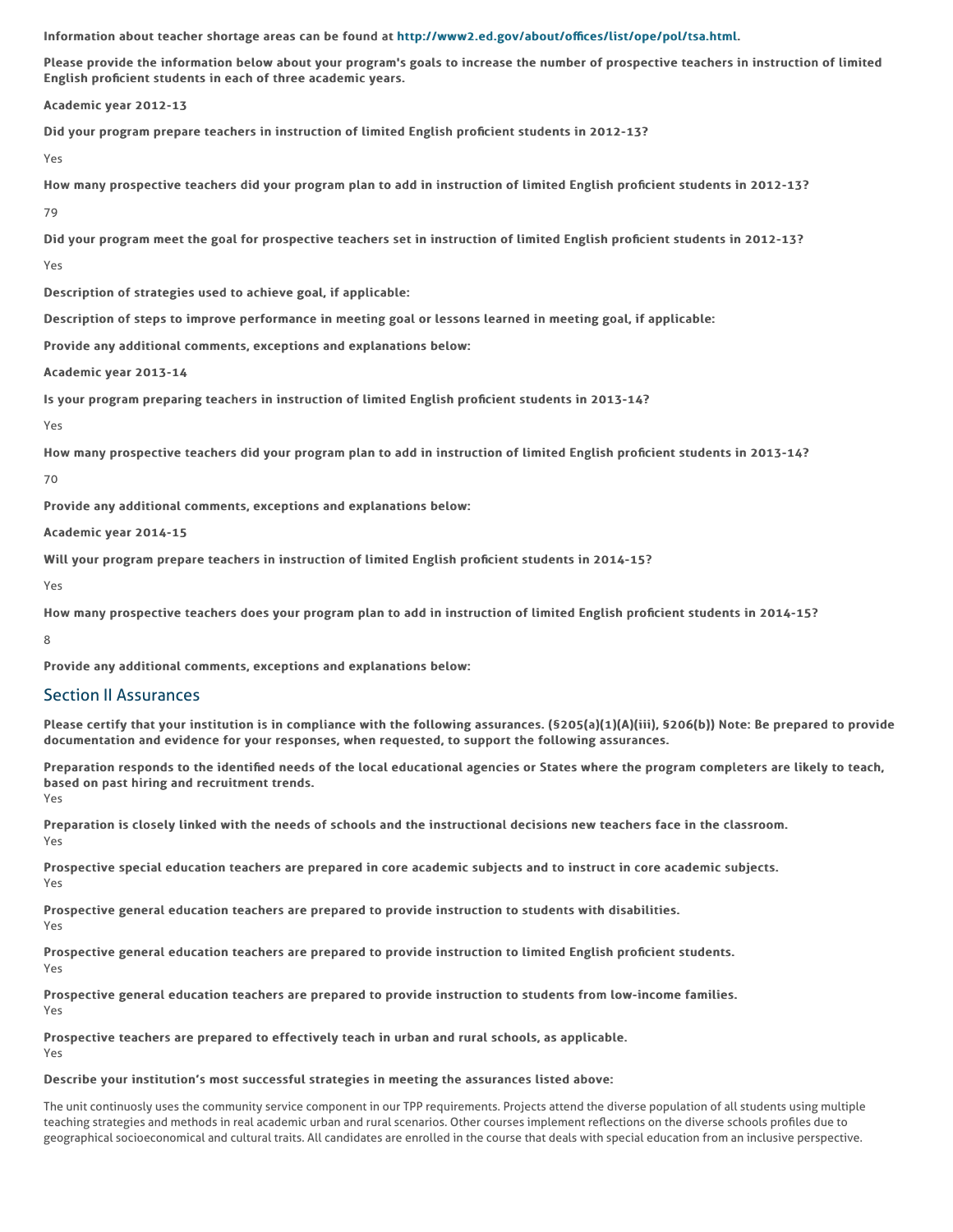# Section III Assessment Pass Rates

| Assessment code - Assessment name<br><b>Test Company</b>   | Number<br>taking | Avg.<br>scaled | Number   Pass<br>passing rate |     |
|------------------------------------------------------------|------------------|----------------|-------------------------------|-----|
| Group                                                      | tests            | score          | tests                         | (%) |
| PR10 -FUNDAMENTAL KNOWLEDGE AND COMMUNICATION COMPETENCIES | 91               |                | 86                            | 95  |
| College Board                                              |                  |                |                               |     |
| All program completers, 2012-13                            |                  |                |                               |     |
| PR10 -FUNDAMENTAL KNOWLEDGE AND COMMUNICATION COMPETENCIES | 72               | 112            | 70                            | 97  |
| College Board<br>All program completers, 2011-12           |                  |                |                               |     |
| PR10 -FUNDAMENTAL KNOWLEDGE AND COMMUNICATION COMPETENCIES | 73               | 112            | 70                            | 96  |
| College Board                                              |                  |                |                               |     |
| All program completers, 2010-11                            |                  |                |                               |     |
| PR21-PROFESSIONAL COMPETENCIES: ELEMENTARY                 | 31               |                | 30                            | 97  |
| College Board                                              |                  |                |                               |     |
| All program completers, 2012-13                            |                  |                |                               |     |
| PR21-PROFESSIONAL COMPETENCIES: ELEMENTARY                 | 29               | 111            | 29                            | 100 |
| College Board                                              |                  |                |                               |     |
| All program completers, 2011-12                            |                  |                |                               |     |
| PR21-PROFESSIONAL COMPETENCIES: ELEMENTARY                 | 32               | 103            | 30                            | 94  |
| College Board<br>All program completers, 2010-11           |                  |                |                               |     |
| PR25 -PROFESSIONAL COMPETENCIES: SECUNDARY                 | 60               |                | 54                            | 90  |
| College Board                                              |                  |                |                               |     |
| All program completers, 2012-13                            |                  |                |                               |     |
| PR25 -PROFESSIONAL COMPETENCIES: SECUNDARY                 | 43               | 114            | 43                            | 100 |
| College Board                                              |                  |                |                               |     |
| All program completers, 2011-12                            |                  |                |                               |     |
| PR25 -PROFESSIONAL COMPETENCIES: SECUNDARY                 | 41               | 113            | 35                            | 85  |
| College Board                                              |                  |                |                               |     |
| All program completers, 2010-11                            |                  |                |                               |     |
| PR40 - SPECIALIZATION: ENGLISH                             | 16               |                | 14                            | 88  |
| College Board<br>All program completers, 2012-13           |                  |                |                               |     |
| PR40 -SPECIALIZATION: ENGLISH                              |                  |                |                               |     |
| College Board                                              | 13               | 111            | 13                            | 100 |
| All program completers, 2011-12                            |                  |                |                               |     |
| PR40 -SPECIALIZATION: ENGLISH                              | 6                |                |                               |     |
| College Board                                              |                  |                |                               |     |
| All program completers, 2010-11                            |                  |                |                               |     |
| PR50 - SPECIALIZATION: MATH                                | 5                |                |                               |     |
| College Board                                              |                  |                |                               |     |
| All program completers, 2012-13                            |                  |                |                               |     |
| PR50-SPECIALIZATION: MATH                                  | 5                |                |                               |     |
| College Board<br>All program completers, 2011-12           |                  |                |                               |     |
|                                                            |                  |                |                               |     |
| PR50 - SPECIALIZATION: MATH<br>College Board               | 3                |                |                               |     |
| All program completers, 2010-11                            |                  |                |                               |     |
| PR70 -SPECIALIZATION: SCIENCE                              | 3                |                |                               |     |
| College Board                                              |                  |                |                               |     |
| All program completers, 2012-13                            |                  |                |                               |     |
| PR70 -SPECIALIZATION: SCIENCE                              | 1                |                |                               |     |
| College Board                                              |                  |                |                               |     |
| All program completers, 2011-12                            |                  |                |                               |     |
| PR70 -SPECIALIZATION: SCIENCE                              | 4                |                |                               |     |
| College Board                                              |                  |                |                               |     |
| All program completers, 2010-11                            |                  |                |                               |     |
| PR60 -SPECIALIZATION: SOCIAL STUDIES<br>College Board      | 13               |                | 9                             | 69  |
| All program completers, 2012-13                            |                  |                |                               |     |
| PR60 -SPECIALIZATION: SOCIAL STUDIES                       |                  |                | 8                             | 80  |
|                                                            | 10               | 102            |                               |     |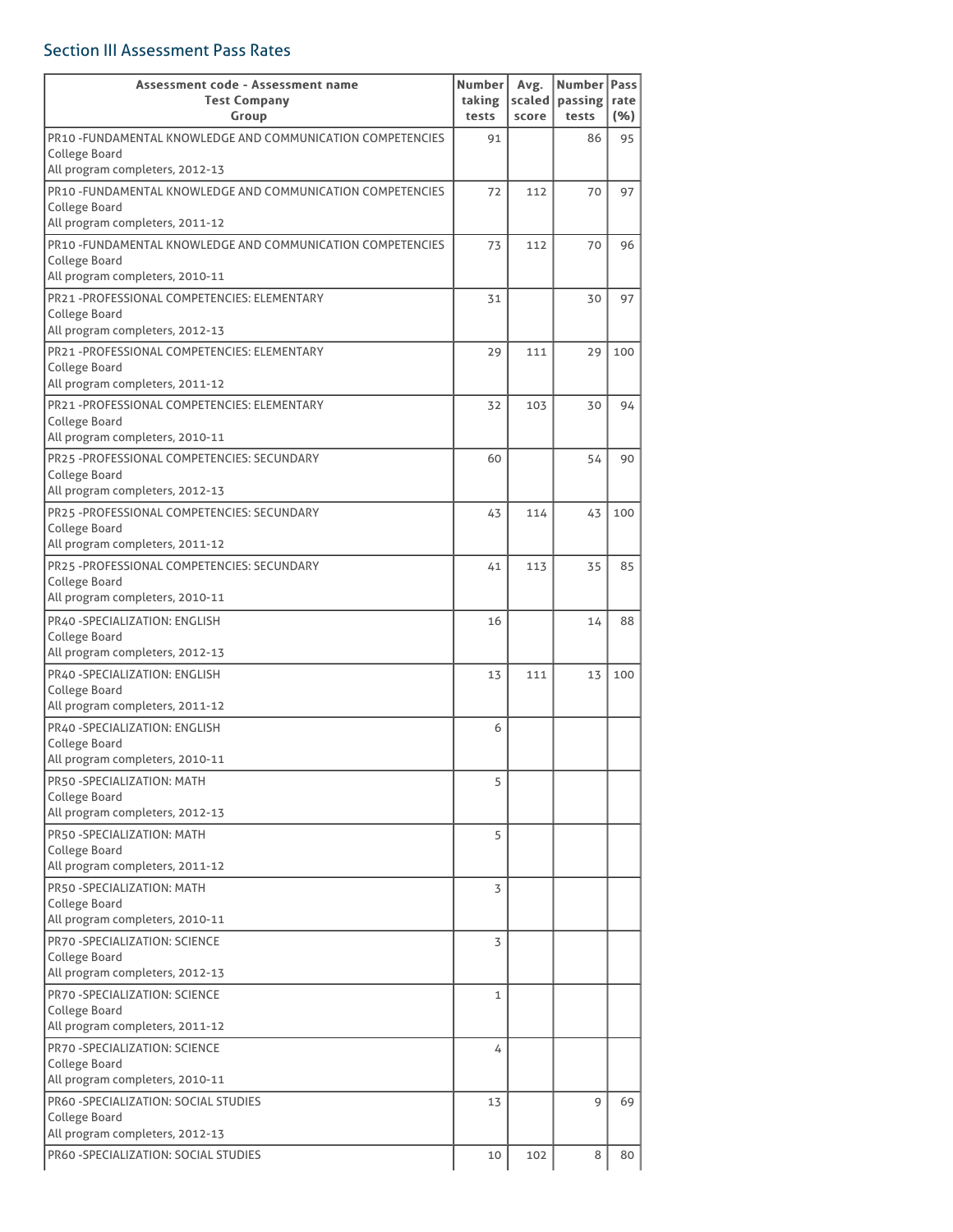| College Board<br>All program completers, 2011-12                                          |    |     |    |    |
|-------------------------------------------------------------------------------------------|----|-----|----|----|
| PR60 - SPECIALIZATION: SOCIAL STUDIES<br>College Board<br>All program completers, 2010-11 | 9  |     |    |    |
| PR30 - SPECIALIZATION: SPANISH<br>College Board<br>All program completers, 2012-13        | 14 |     | 11 | 79 |
| PR30-SPECIALIZATION: SPANISH<br>College Board<br>All program completers, 2011-12          | 11 | 106 | 9  | 82 |
| PR30 - SPECIALIZATION: SPANISH<br>College Board<br>All program completers, 2010-11        | 4  |     |    |    |

## Section III Summary Pass Rates

| Group                           | taking<br>tests | Number   Number   Pass  <br>passing   rate<br>tests | (%) |
|---------------------------------|-----------------|-----------------------------------------------------|-----|
| All program completers, 2012-13 | 91              | 78                                                  | 86  |
| All program completers, 2011-12 | 72              | 66                                                  | 92  |
| All program completers, 2010-11 | 74              | 63                                                  | 85  |

## Section IV Low-Performing

Provide the following information about the approval or accreditation of your teacher preparation program.

Is your teacher preparation program currently approved or accredited? Yes

If yes, please specify the organization(s) that approved or accredited your program: **NCATE** 

Is your teacher preparation program currently under a designation as "low-performing" by the state (as per section 207(a) of the HEA of 2008)? No

# Section V Use of Technology

Provide the following information about the use of technology in your teacher preparation program. Please note that choosing 'yes' indicates that your teacher preparation program would be able to provide evidence upon request.

Does your program prepare teachers to:

- integrate technology effectively into curricula and instruction
- use technology effectively to collect data to improve teaching and learning
- Yes

Yes

- use technology effectively to manage data to improve teaching and learning Yes
- use technology effectively to analyze data to improve teaching and learning Yes

Provide a description of the evidence that your program uses to show that it prepares teachers to integrate technology effectively into curricula and instruction, and to use technology effectively to collect, manage, and analyze data in order to improve teaching and learning for the purpose of increasing student academic achievement. Include a description of the evidence your program uses to show that it prepares teachers to use the principles of universal design for learning, as applicable. Include planning activities and a timeline if any of the four elements listed above are not currently in place.

The unit currently provides ample opportunities for the students to be prepared to integrate the use of technology in the classroom. The Technology in Education course is required for all candidates where they apply their knowledge using technology to collect, manage and analyze data and to prepare effective materials. The Methodoly courses foster the use of thecnology in the curricular and the instructional design. Courses in the general education component either use technologhy as resource or as a mean for the students to present their learning outcomes.

## Section VI Teacher Training

Provide the following information about your teacher preparation program. Please note that choosing 'yes' indicates that your teacher preparation program would be able to provide evidence upon request.

Does your program prepare general education teachers to: